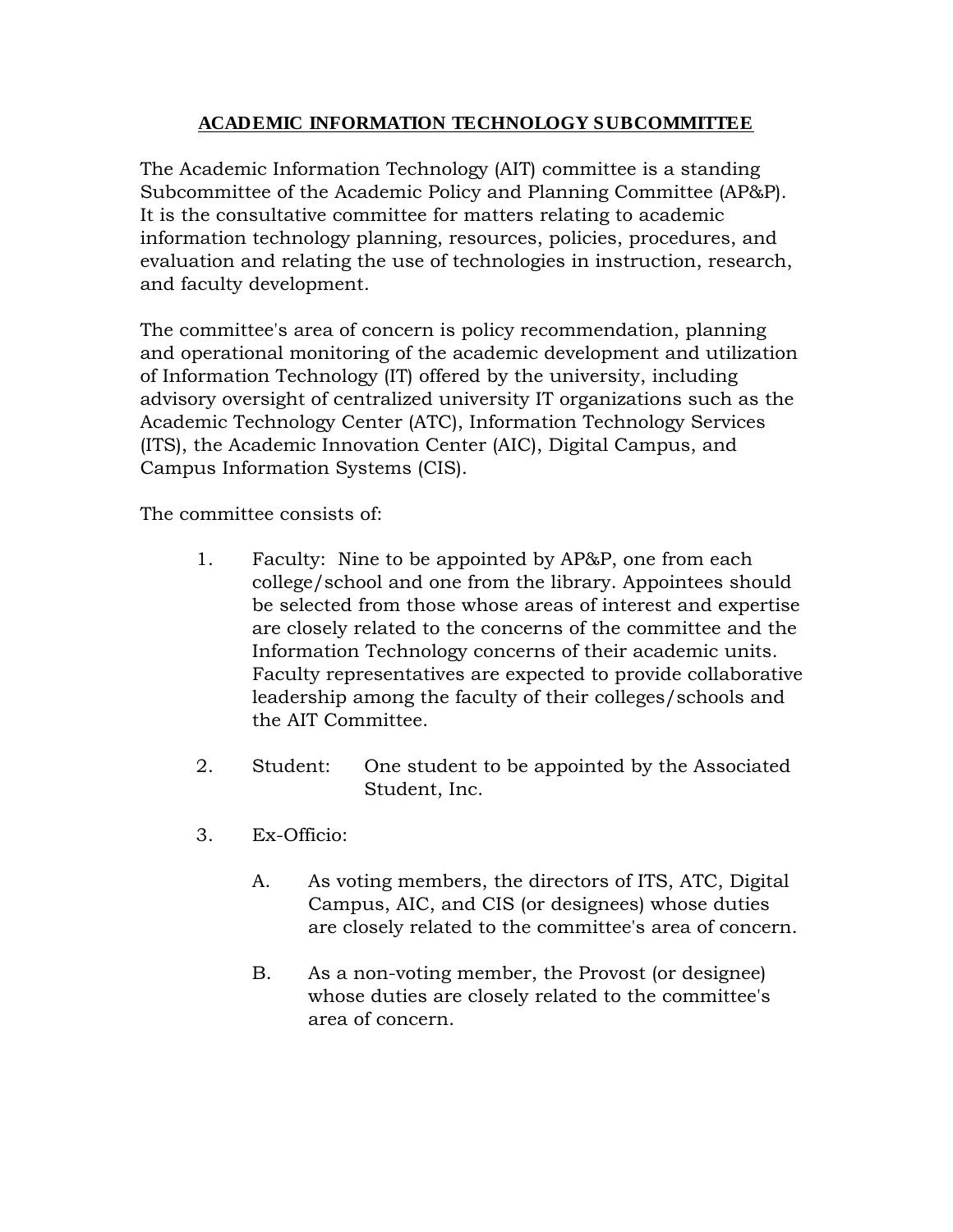- C. As a non-voting member, the Vice President of Student (or designee) whose duties are closely related to the committee's area of concern.
- D. As a non-voting member, a technician liaison from the IT Support Council.

The committee's primary goal is to foster the effective and appropriate use of information technology among the academic units within the university to enrich instruction, research and other creative activities of the campus student population and academic personnel. The committee's specific duties include:

- 1. Make policy recommendations to the Academic Policy & Planning Committee on matters relating to the development and utilization of information technology.
- 2. Advise and initiate recommendations and/or review recommendations made by campus IT providers (e.g., ATC, ITS, Digital Campus, AIC, Central Valley Internet Project, Campus Information Systems, etc.) on the planning, adoption and acquisition of information technology resources, policies, procedures and evaluation.
- 3. Foster cooperation and mutual support among decentralized information technology operations within academic units, and with campus-wide providers of IT resources and expertise.
- 4. Maintain liaison with various campus IT resources, committees and task forces, and expertise entities and the decentralized technical support operations in the various academic units.
- 5. Evaluate and provide feedback on the implementation of technology initiatives and processes.
- 6. When requested by the Academic Senate, AP&P, or the Provost, the committee may assume an advisory role for campus-wide IT provider organizations, possibly to help facilitate strategic planning, identifying essential missions, objectives and priorities, or reorganization. In performing this role, the committee may form ad-hoc team(s), drawing